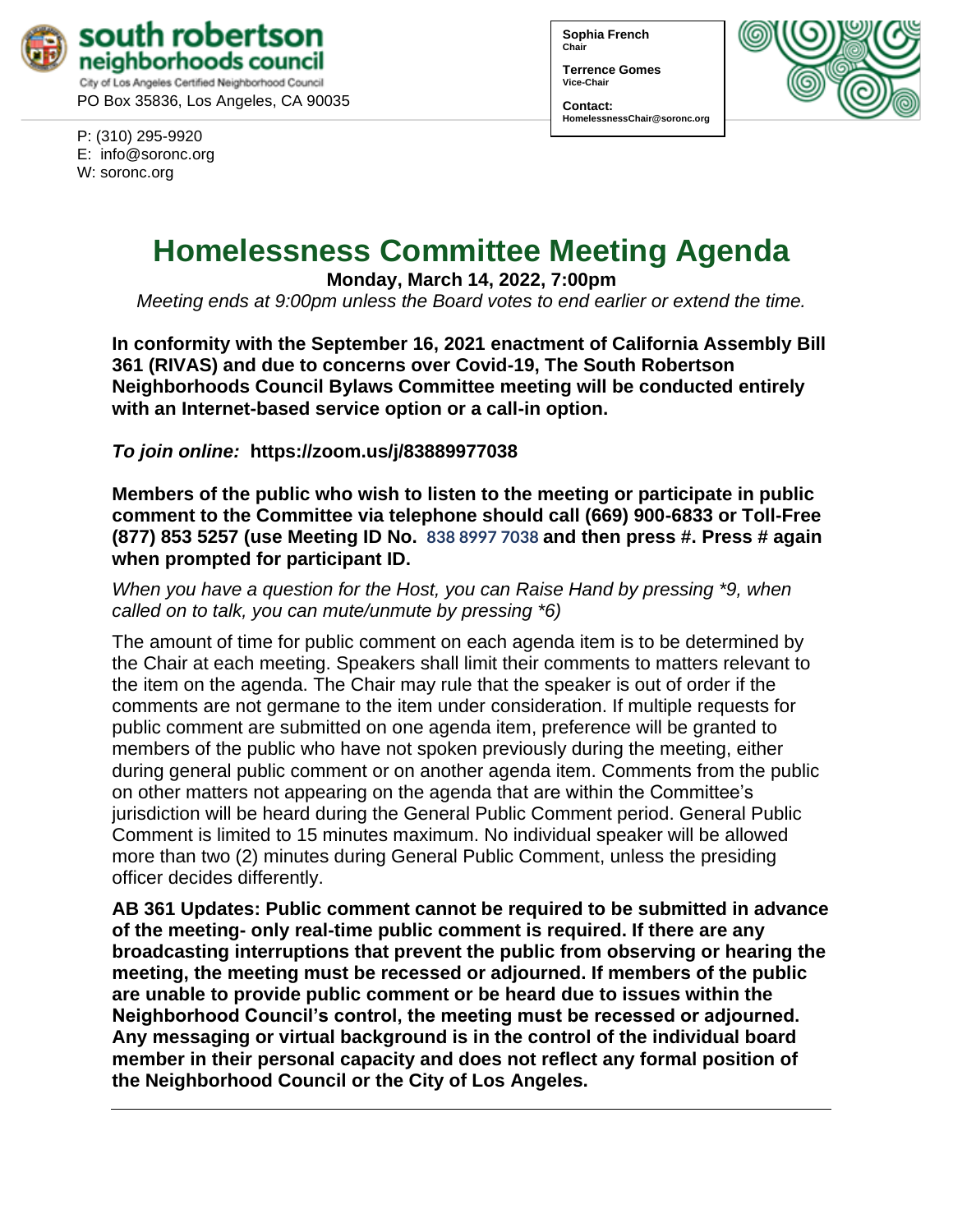## **1. Call to Order**

#### **2. Pledge of Allegiance**

### **3. Roll Call**

a. Current Committee Members: Sophia French, Terrence Gomes, Barry Levine, Dina Leeds, Gloria Dioum, Michael Lynn, Richard Bloom, Jon Liberman, Laurie Levine, David Notowitz, Ken Blaker, Kathryn Pellman

#### **4. General Public Comment**

## **5. Council District Updates**

- *a.* CD10 *Mayra Guevara & Roger Estrada*
- b. CD5 *James Ingram*

## **6. Unfinished Business**

- a. Discussion on status of occupants of RVs parked in front of 8592 and 8600 Venice Blvd in CD10
- b. Discussion and possible action to request that the City Council demand that the homeless providers and LAHSA be more transparent and accountable for the services they provide to the homeless community

## **7. New Business**

- *a.* Presentation and discussion with PATH *Haley Fuselier, Senior Director*
	- a. Discussion topics: How can SORONC and PATH work together to deliver services to the SORO neighborhood's homeless stakeholders; How could a resource center within SORO benefit the neighborhood
- *b.* Update from CD5 regarding SORONC letter regarding the request for a Safe Parking sites at Hamilton High School (Motion GB092321-23) – *James Ingram*

## **8. Adjournment**

*Note*: Public comment will be taken for each item where there is discussion and possible action. Public comment and/or participation may occur on other items at the discretion of the Chair. Please note that under the Brown Act, the Committee is prevented from acting on matters brought to its attention during the General Public Comment period; however, the issue may become the subject of a future meeting. In the interest of addressing all items on the agenda, time limits for individual comments and discussion may be set at the discretion of the Chair.

Motions that are presented at any committee meeting do not represent an official action or position of the SORO NC, until approved by an affirmative vote at a properly noticed meeting of the General Board.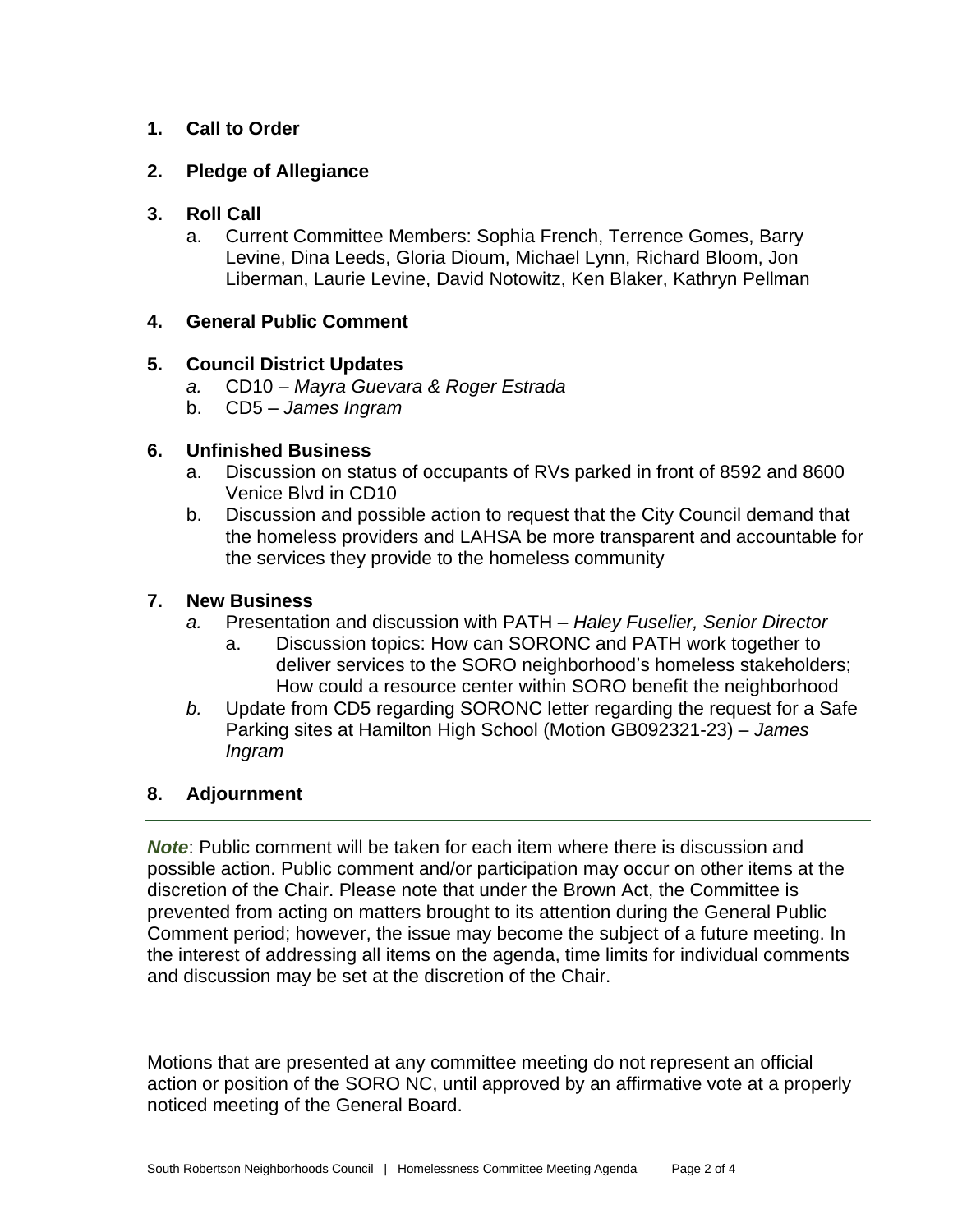Public Posting of Agendas -

Neighborhood Council agendas are posted for public review as follows:

● Demers & Associates- 1836 1/2 S Robertson Blvd, Los Angeles, CA 90035; The Robertson Blvd Library- 1719 S Robertson Blvd, Los Angeles, CA 90035; The Robertson Recreation Center- 1641 Preuss Rd, Los Angeles, CA 90035; The Office of Councilmember Paul Koretz- 6380 Wilshire Blvd #800, Los Angeles, CA 90048; Hamilton High School- 2955 S Robertson Blvd, Los Angeles, CA 90034

● www.soronc.org

● You can also receive our agendas via email by subscribing to L.A. City's Early Notification System (ENS)

Reconsideration and Grievance Process -

For information on the NC's process for board action reconsideration, stakeholder grievance policy, or any other procedural matters related to this Council, please consult the NC Bylaws. The Bylaws are available at our Board meetings and our website www.soronc.org

Notice to Paid Representatives -

If you are compensated to monitor, attend, or speak at this meeting, City law may require you to register as a lobbyist and report your activity. See Los Angeles Municipal Code Section 48.01 et seq. More information is available at ethics.lacity.org/lobbying. For assistance, please contact the Ethics Commission at (213) 978-1960 or ethics.commission@lacity.org

In compliance with Government Code section 54957.5, non-exempt writings that are distributed to a majority or all of the Board in advance of a meeting may be viewed at our website (soronc.org) or at the scheduled meeting. In addition, if you would like a copy of any record related to an item on the agenda, please contact us --via phone at (310) 295-9920 or via email at info@soronc.org.

SORO NC Board members abide by a code of civility (soronc.org/civilitycode). Any person who interferes with the conduct of a Neighborhood Council meeting by willfully interrupting and/or disrupting the meeting is subject to removal. A peace officer may be